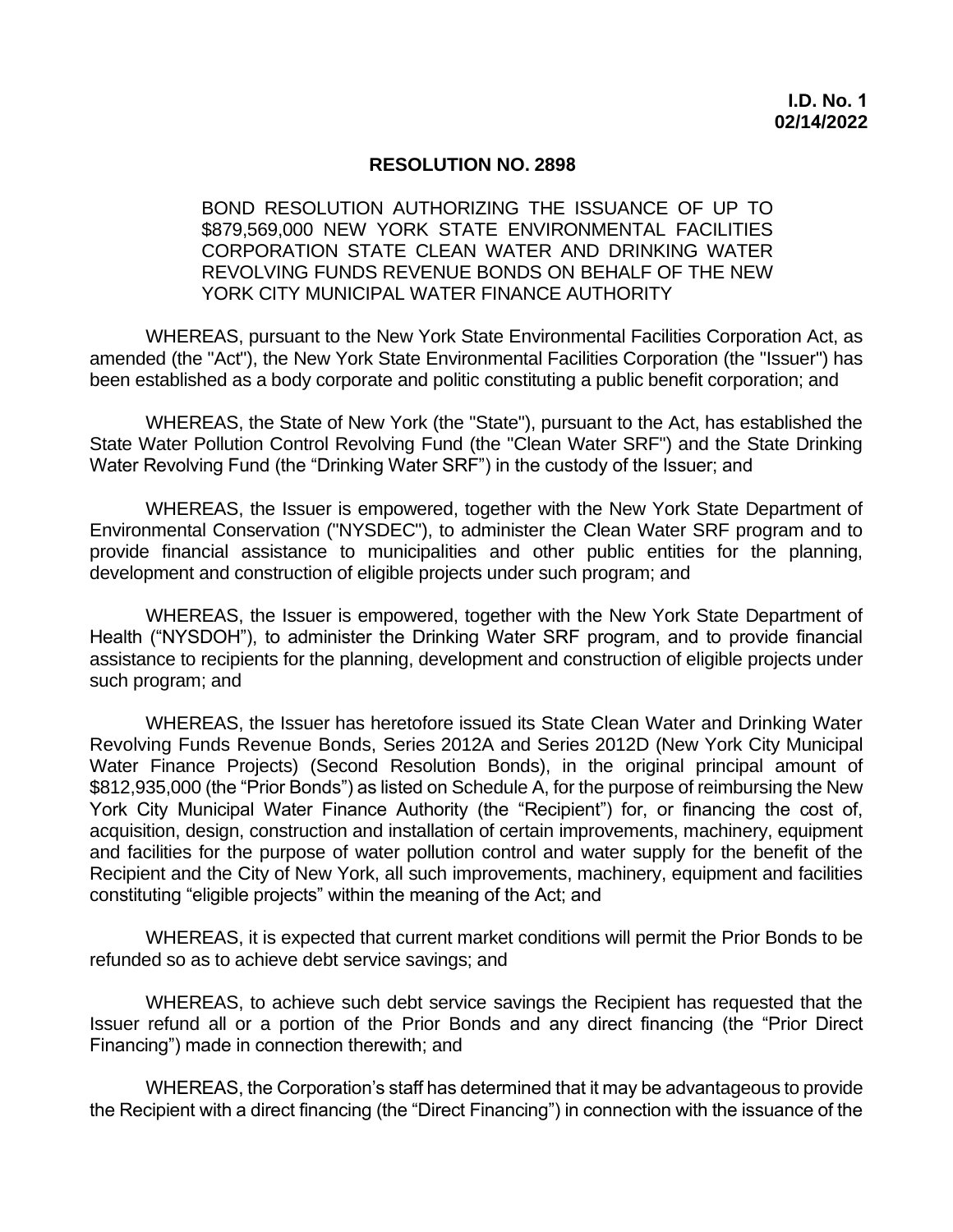Bonds and to authorize the pledge of the Recipient Bonds as a source of security for the Bonds and a source of subsidy for the Recipient; and

 WHEREAS, the Issuer intends to refund all or a portion of the Prior Bonds and/or the Prior Direct Financing and finance, refinance or reimburse the Recipient for the costs of the acquisition, design, construction and installation of certain water pollution control and water supply projects (the "Recipient Projects") as listed on Schedule A by (i) the issuance and sale of one or more series of the Issuer's State Clean Water and Drinking Water Revolving Funds Revenue Bonds (New York City Municipal Water Finance Authority Projects), in an aggregate principal amount not to exceed \$879,569,000 (the "Bonds") and/or (ii) the provision of a Direct Financing from monies in the Clean Water SRF and Drinking Water SRF in lieu of the issuance of all or a portion of the Bonds; and

 will provide financial assistance from the proceeds of the Bonds and/or the Direct Financing to the Recipient for the purpose of refunding all or a portion of the Prior Bonds and financing the Recipient Projects, all in accordance with the terms of one or more Project Finance Agreements, or one or more Supplemental Project Finance Agreements to the Project Finance Agreement dated as of July 1, 2001 or the Project Finance Agreement dated as of June 1, 2006 (collectively, the "Project Finance Agreement") to be entered into by and among the WHEREAS, in connection with the issuance of the Bonds, it is proposed that the Issuer Issuer, the Recipient, and The City of New York (the "City"); and

 WHEREAS, the Recipient, in connection with the issuance of the Bonds, may authorize the pledge of one or more series of its bonds ("Recipient Bonds") as a source of security for the Bonds and a source of subsidy for the Recipient; and

 WHEREAS, the Bonds will be secured pursuant to a new Financing Indenture of Trust, or pursuant to one or more Supplemental Series Indentures of Trust to the Financing Indenture of Trust dated as of July 1, 2001 or the Financing Indenture of Trust dated as of June 1, 2006 (collectively, the "Indenture"), to be entered into with Manufacturers and Traders Trust Company, as trustee (the "Trustee"); and

 WHEREAS, the Bonds may also be secured on a senior or subordinated basis, or combination thereof, by (i) reserves to be funded with federal grant monies hereto received or available under the Federal Water Quality Act ("Water Quality Act") and under the Federal Safe Drinking Water Act ("Safe Drinking Water Act"), and related State matching funds appropriated for such purpose and (ii) together with other bonds, guarantees and other obligations relating to its Clean Water SRF and Drinking Water SRF programs, a pledge of certain funds held from time to time under the Issuer's Amended and Restated Master Trust Agreement (the "Master Trust Agreement"); and

 WHEREAS, the Bonds may also be secured by and payable from the sources pledged and available therefor under the Indenture, the Master Trust Agreement and a Subsidy Source Agreement if any, (the "Subsidy Source Agreement"), between the Issuer and Manufacturers and Traders Trust Company, as custodian under the Master Trust Agreement (the "Custodian"); and

 WHEREAS, the Bonds may be issued as fixed rate Bonds, or variable rate Bonds as shall be specified in the Indenture and, in the event the Bonds are issued as variable rate Bonds, to the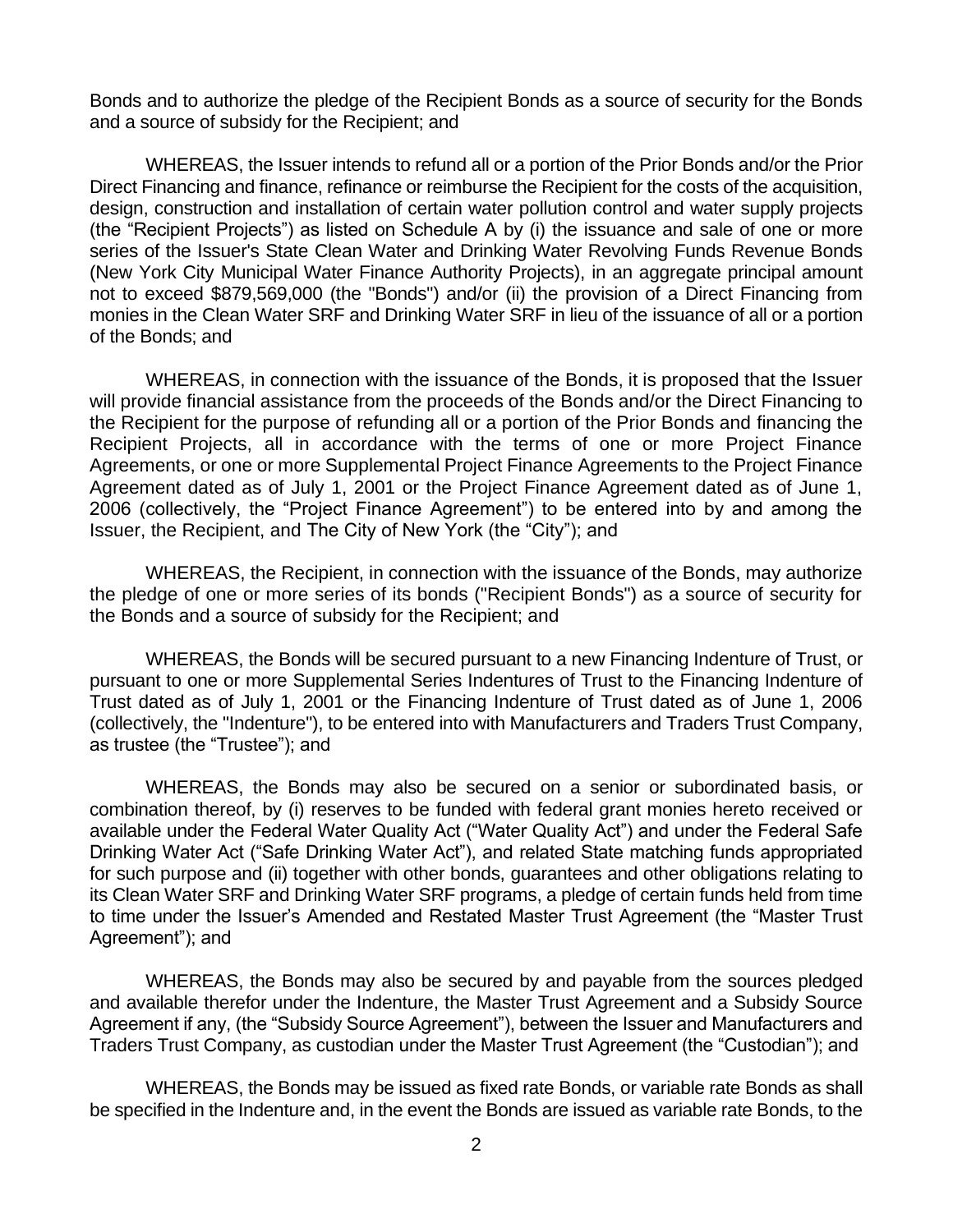extent the owners of which have the right to tender such Bonds to the Issuer or the Trustee for purchase, the Issuer shall enter into an agreement (a "Liquidity Agreement") with a financial institution providing for a source of funds for such purchase, which may include a letter of credit, line of credit, standby bond purchase agreement or other credit or liquidity facility (a "Liquidity Facility") and the Issuer's obligations to such Liquidity Facility will be secured as provided in the Indenture; and

 WHEREAS, certain of the Recipient's obligations with respect to the provision of the financial assistance under the Project Finance Agreement are to be evidenced by Recipient Bonds to be issued and delivered under the Recipient's Water and Sewer System Second General Revenue Bond Resolution; and

 WHEREAS, the Issuer may elect to apply all or a portion of the moneys made available as a reserve for the Bonds to the purchase of Recipient Bonds; and

 WHEREAS, the Bonds may be issued as federally taxable or tax-exempt Bonds and the Recipient and the Issuer will be obligated to take certain actions to maintain the exclusion of interest on the federally tax-exempt Bonds from gross income for federal income tax purposes pursuant to a Tax Regulatory Agreement among the Issuer, the Recipient and the Trustee (the "Tax Regulatory Agreement"); and

 WHEREAS, the Bonds may be sold by competitive sale to purchasers (the "Purchasers") pursuant to the terms of one or more Notices of Sale (collectively, the "Notices of Sale"), substantially in the form of a Notice of Sale set before this meeting, and/or by negotiation with one or more underwriters (the "Underwriters") to be selected from among the firms comprising the Issuer's underwriting team, by the President, any Vice President, Chief Financial Officer or Controller of the Issuer or any other officer designated in writing by the President (collectively, the "Authorized Officers") pursuant to the terms of one or more Bond Purchase Agreement to be entered into among the Issuer, the Recipient and the Underwriters (collectively, the "Bond Purchase Agreements"), substantially in the form of a bond purchase agreement set before this meeting; and

 WHEREAS, it is expected that the Bonds will be offered pursuant to one or more preliminary official statements (the "Preliminary Official Statements") and one or more final official statements (the "Official Statements") to be approved by an Authorized Officer (hereinafter referred to) of the Issuer, substantially in the form of the Official Statement set before this meeting; and

 WHEREAS, a duly constituted meeting of the Finance Committee of the Board of Directors was held on to consider issuance of the Bonds and such committee recommended issuance of the Bonds to the Board of Directors.

 NOW, THEREFORE, BE IT RESOLVED BY THE DIRECTORS OF THE NEW YORK STATE ENVIRONMENTAL FACILITIES CORPORATION, AS FOLLOWS:

 Section 1. To accomplish the purposes of the Act and to provide for the refunding of all or a portion of the Prior Bonds and/or Prior Direct Financing and the financing or refinancing of water pollution control and water supply facilities, the offering, issuance, sale and delivery of the Bonds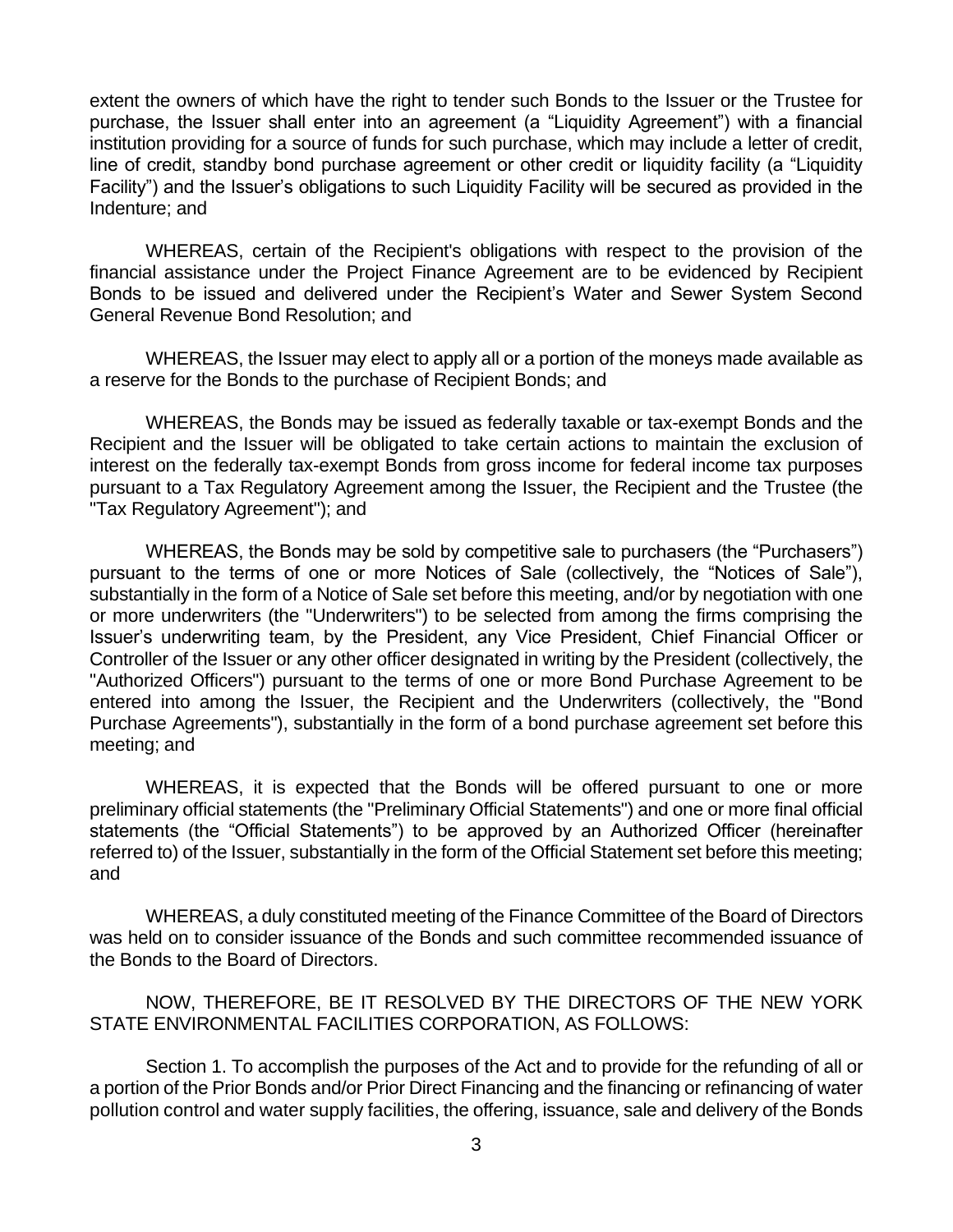to the Purchasers or the Underwriters at such purchase price to be determined as hereinafter provided plus accrued interest from the dated date of the Bonds, and upon the terms, conditions and for the purposes described in the Indenture, the Project Finance Agreement, the Master Trust Agreement, the Subsidy Source Agreement (if applicable), the Notices of Sale (if applicable), the Bond Purchase Agreements (if applicable), the Preliminary Official Statements, the Official Statements and this resolution are hereby authorized. The Bonds shall be offered and sold via one or more of the following methods:

- (i) a competitive sale, and/or
- (ii) a negotiated, private offering,

 the method(s) of offering and sale to be determined by an Authorized Officer of the Issuer. The Bonds shall be issued as senior or subordinate bonds, or a combination thereof, in one or more series, in an aggregate principal amount not to exceed \$879,569,000 (inclusive of the principal amount of any Direct Financing), shall bear interest at rates yielding a true interest cost not exceeding six and one-half per centum (6.50%) in the case of federally tax-exempt Bonds initially taxable Bonds, not to exceed a true interest cost of fifteen per centum (15.00%) in the case of Bonds initially bearing interest at variable rates, and not to exceed twenty-five per centum (25.00%) per annum in the case of Bonds purchased by any provider of a Liquidity Facility, and shall mature not later than thirty years after their original issue date. Such priority, interest rate or rates, the initial interest rate of and the type of rate period initially in effect with respect to the Bonds, principal amount, purchase price, series designation and maturity or maturities shall be determined by an Authorized Officer of the Issuer, if applicable. To the extent that it is so determined by an Authorized Officer, (i) the Bonds may include capital appreciation bonds and/or original issue discount bonds and (ii) all or a portion of the amounts made available as a reserve for the Bonds may be applied to purchase Recipient Bonds. If the Bonds are sold via a negotiated, private offering, the Authorized Officers are each hereby authorized to determine the Underwriters to whom the Bonds will be sold. In no event shall the compensation paid to the Underwriters in connection with the negotiated sale of the Bonds, whether payable from the proceeds of the Bonds or otherwise, exceed one and one-half percent (1.5%) of the aggregate principal amount payable on the Bonds at maturity. The Bonds shall be dated, be subject to redemption and mature as set forth in the Indenture authorized to be executed, acknowledged and delivered by Section 2 hereof. The form of the Bonds and all other provisions with respect thereto shall be as set forth in such Indenture. bearing interest at fixed rates and eight and one-half per centum (8.50%) in the case of federally

 To accomplish the purposes of the Act and to provide for the financing or refinancing of the Recipient Projects, the Corporation is hereby further authorized to make all or a portion of the financing available as a Direct Financing to the Recipient for such Recipient Projects. Such Direct Financing, together with the amount of financial assistance made available with Bond proceeds, shall be in an aggregate principal amount not to exceed \$348,596,000; shall bear interest at rates not to exceed six and one-half per centum (6.50%) per annum; and shall mature not later than thirty years from the date of the making of such Financing, or such lesser period as may be required by law. Subject to such limitations; the principal amounts, interest rates and maturities of the Bonds shall be determined by an Authorized Officer of the Corporation. The Corporation is further authorized to pledge and assign its right to receive payments under the Direct Financing for the benefit of the Bonds authorized herein and, to the extent determined desirable by an Authorized Officer, for other Corporation bonds, as a source of subsidy for the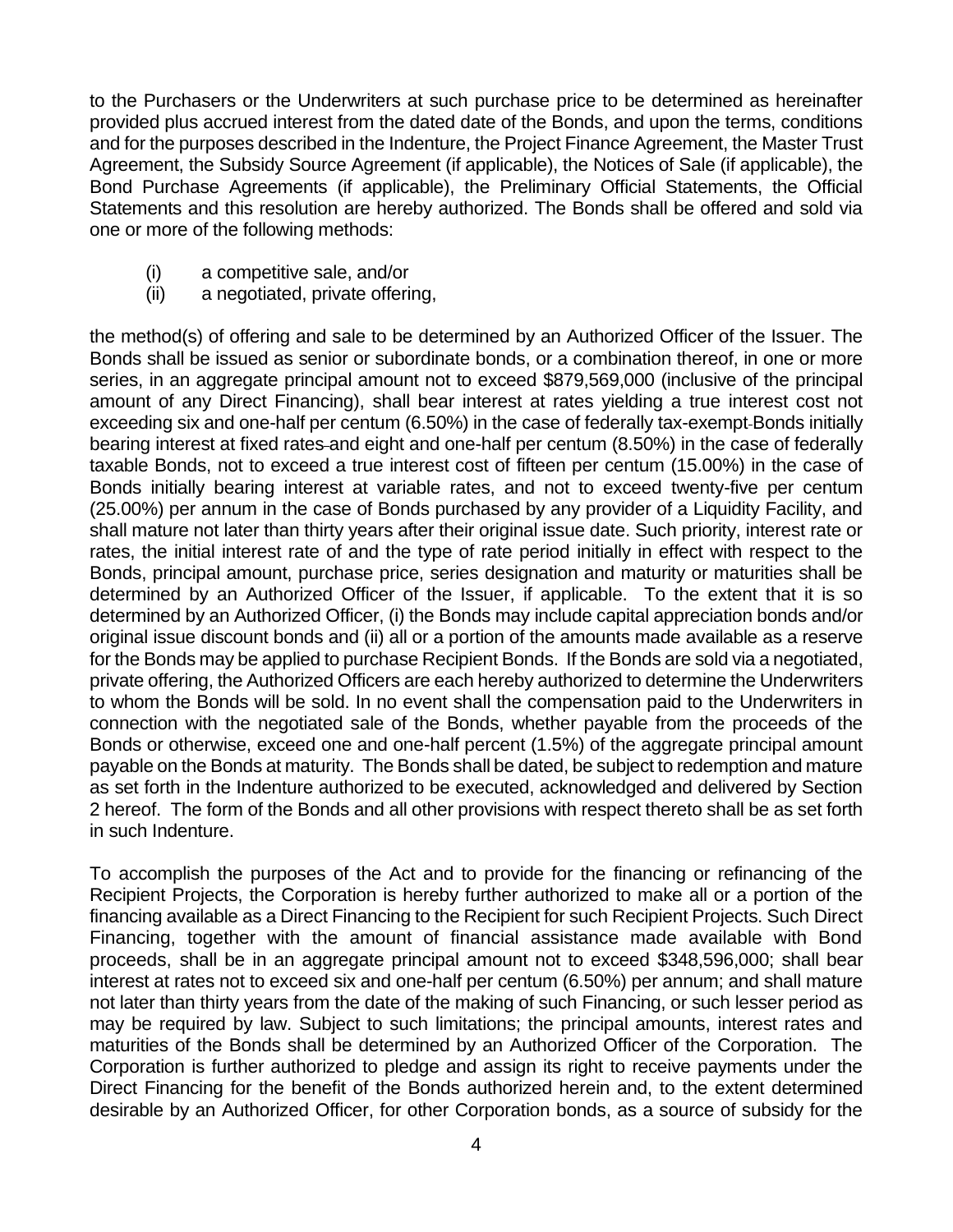Recipient. All or a portion of the Recipient Bonds delivered in connection with such Direct Financing may be deposited in any reserve established pursuant to this resolution. As determined by an Authorized Officer, provisions reflecting such pledge and assignment shall be included in the Supplemental Series Indenture of Trust entered into in connection with the Bonds and any Subsidy Source Agreement relating to the Bonds.

 Section 2. The Indenture, the Project Finance Agreement, the Notice of Sale (if applicable), and the Bond Purchase Agreement (if applicable), each substantially in the form presented to this meeting and made a part of this Resolution as though set forth in full herein, are hereby approved. The Authorized Officers are each hereby authorized to execute, acknowledge and deliver one or more Indentures, Project Finance Agreements, Notices of Sale (if applicable), escrow agreements relating to the Prior Bonds (each an "Escrow Agreement") and Bond Purchase Agreements (if applicable), each with such amendments, supplements, changes, insertions and omissions as may be approved by any such Authorized Officer. The Authorized Officers are also each hereby authorized to execute, acknowledge and deliver one or more Liquidity Agreements with one or more financial institutions. The Authorized Officers are each hereby further authorized to execute, acknowledge and deliver one or more Tax the Issuer and the Secretary of the Issuer are each hereby authorized to affix the seal of the Issuer on such documents and attest the same. The execution of such documents by an Authorized Officer shall be conclusive evidence of any approval or determination authorized or Regulatory Agreements in the form approved by Bond Counsel. The Chief Financial Officer of required by this Section or by Section 1.

 Section 3. The Bonds shall be executed in one or more series in the manner and upon the terms and conditions provided in the Indenture and the Master Trust Agreement, and shall be delivered to the Trustee for proper authentication and delivery at the direction of the Purchasers or the Underwriters purchasing the Bonds, upon instructions to that effect. Manufacturers and Traders Trust Company is hereby designated Trustee and Paying Agent for the Bonds under the Indenture. In the event the Trustee and Paying Agent, or any one of them, shall resign or be unable to act, the Authorized Officers are each hereby authorized to designate a successor to act as Trustee and Paying Agent.

 Section 4. One or more Preliminary Official Statements, substantially in the form of the Official Statement presented to this meeting, is hereby approved, and the Issuer hereby approves the use of such Preliminary Official Statements with such amendments, supplements, changes, insertions and omissions thereto as may be approved by an Authorized Officer in connection with the offering and sale of the Bonds in accordance with applicable legal requirements. Any Authorized Officer is hereby authorized and directed to execute one or more Official Statements in final form in the name and on behalf of the Issuer with such amendments, supplements, changes, insertions and omissions from the related Preliminary Official Statement as may be approved by such Authorized Officer, such approval to be conclusively evidenced by his or her execution and delivery thereof. Any such Authorized Officer is thereupon authorized to cause such Official Statements to be delivered to the Purchasers or the Underwriters. The foregoing approvals of the Preliminary Official Statements and the Official Statements shall not be deemed to constitute an acknowledgment by the Issuer of any responsibility for information contained therein which has been furnished by the Recipient, the City, the New York City Water Board, the Purchasers or the Underwriters.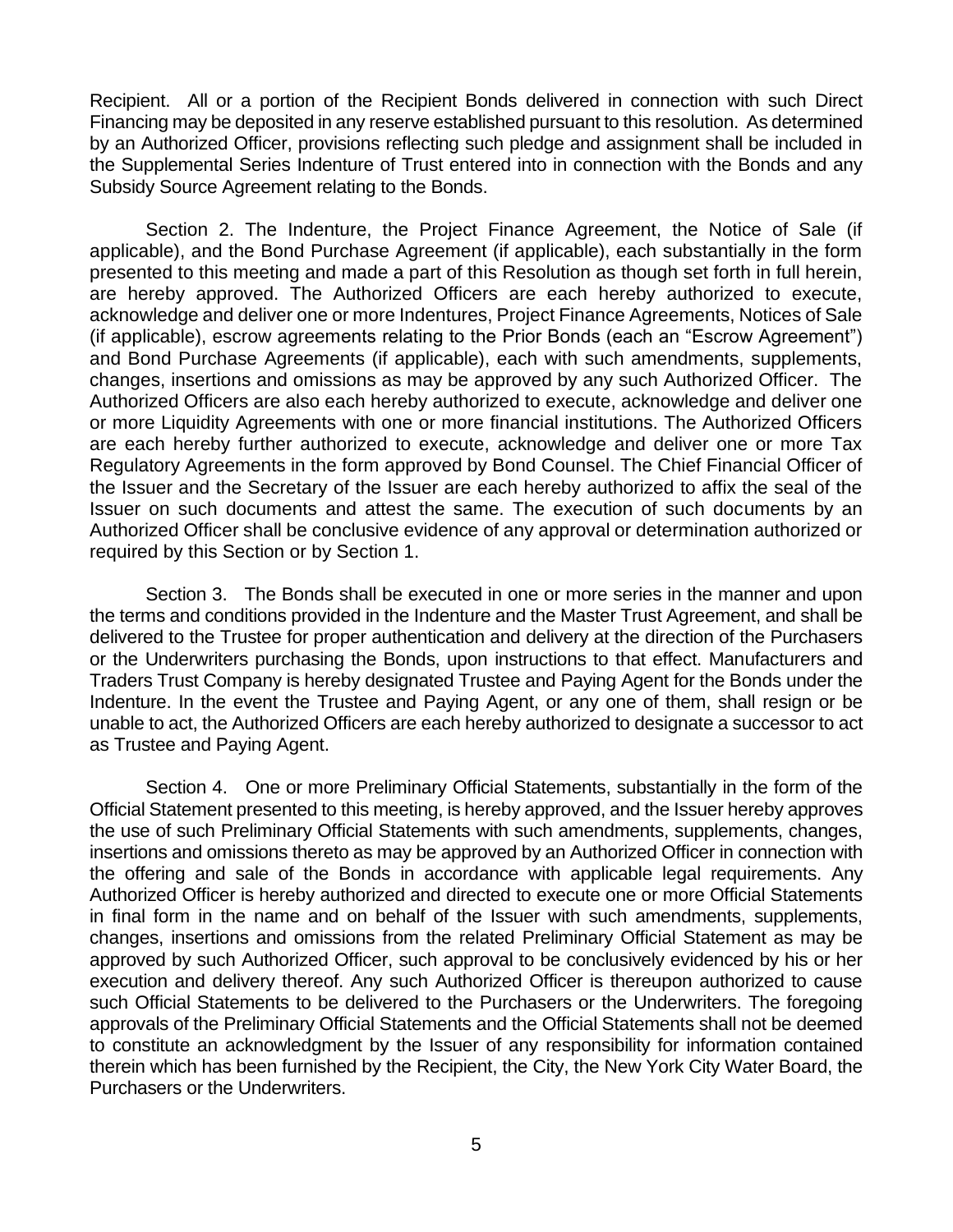Section 5. Any Authorized Officer is hereby authorized to qualify the Bonds, or such portion thereof as the Purchasers or the Underwriters may request, for offering and sale under the securities or Blue Sky Laws of any jurisdictions, provided that the Issuer shall not be required to consent to local service of process in any state. Any Authorized Officer is hereby authorized to perform on behalf of the Issuer in cooperation with the Purchasers or the Underwriters any and all such acts as they may determine to be necessary or desirable in order to comply with the applicable laws of any states and, in connection therewith, to execute and file all appropriate papers and documents including, but not limited to, applications and reports, and the execution by such Authorized Officers of any such paper or document or the doing by any of them of any such act to conclusively establish their authority therefor.

 Section 6. All covenants, stipulations, obligations and agreements of the Issuer contained in this Resolution and the Indenture, the Master Trust Agreement, the Subsidy Source Agreement (if applicable), any Project Finance Agreement, the Notices of Sale (if applicable), the Bond Purchase Agreements (if applicable), any Liquidity Agreement, any Escrow Agreement and the Tax Regulatory Agreements shall be deemed to be the covenants, stipulations, obligations and agreements of the Issuer to the full extent authorized or permitted by law, and such covenants, stipulations, obligations and agreements shall be binding upon the Issuer and its successors from time to time and upon any board or body to which any powers or duties affecting such covenants, stipulations, obligations and agreements shall be transferred by or in accordance with law. Except as otherwise provided in this resolution, all rights, powers and privileges conferred and duties and liabilities imposed upon the Issuer by the provisions of this resolution or the Indenture, the Master Trust Agreement, the Subsidy Source Agreement, the Project Finance Agreement, the Notices of Sale (if applicable), the Bond Purchase Agreements (if applicable), any Liquidity Agreement, any Escrow Agreement or the Tax Regulatory Agreements shall be exercised or performed by the Issuer or by such directors, officers, board or body as may be required by law to exercise such powers and to perform such duties.

 Section 7. No covenant, stipulation, obligation or agreement contained in this resolution, the Indenture, the Master Trust Agreement, the Subsidy Source Agreement (if applicable), any Project Finance Agreement, the Notices of Sale (if applicable), the Bond Purchase Agreements (if applicable), any Liquidity Agreement, any Escrow Agreement or the Tax Regulatory Agreements shall be deemed to be a covenant, stipulation, obligation or agreement of any director, officer, agent or employee of the Issuer in his or her individual capacity and neither the directors of the Issuer nor any officer executing the Bonds shall be liable personally on the Bonds or be subject to any personal liability or accountability by reason of the issuance thereof.

 Section 8. The Authorized Officers and the Secretary of the Issuer are each hereby authorized and directed to execute and deliver any such other documents, agreements, instruments, certificates or affidavits, including an undertaking with respect to SEC Rule 15c2-12, to do and cause to be done any such other acts and things and to make such other changes, omissions, insertions, revisions or amendments to the documents referred to in Sections 1 through 7 of this resolution as they may determine necessary or proper for carrying out, giving effect to and consummating the transactions contemplated by this resolution, the Indenture, the Master Trust Agreement, the Subsidy Source Agreement (if applicable), any Project Finance Agreement, the Notices of Sale (if applicable), the Bond Purchase Agreements (if applicable), any Liquidity Agreement, any Escrow Agreement the Tax Regulatory Agreements, and the Preliminary Official Statements and the Official Statements referred to above.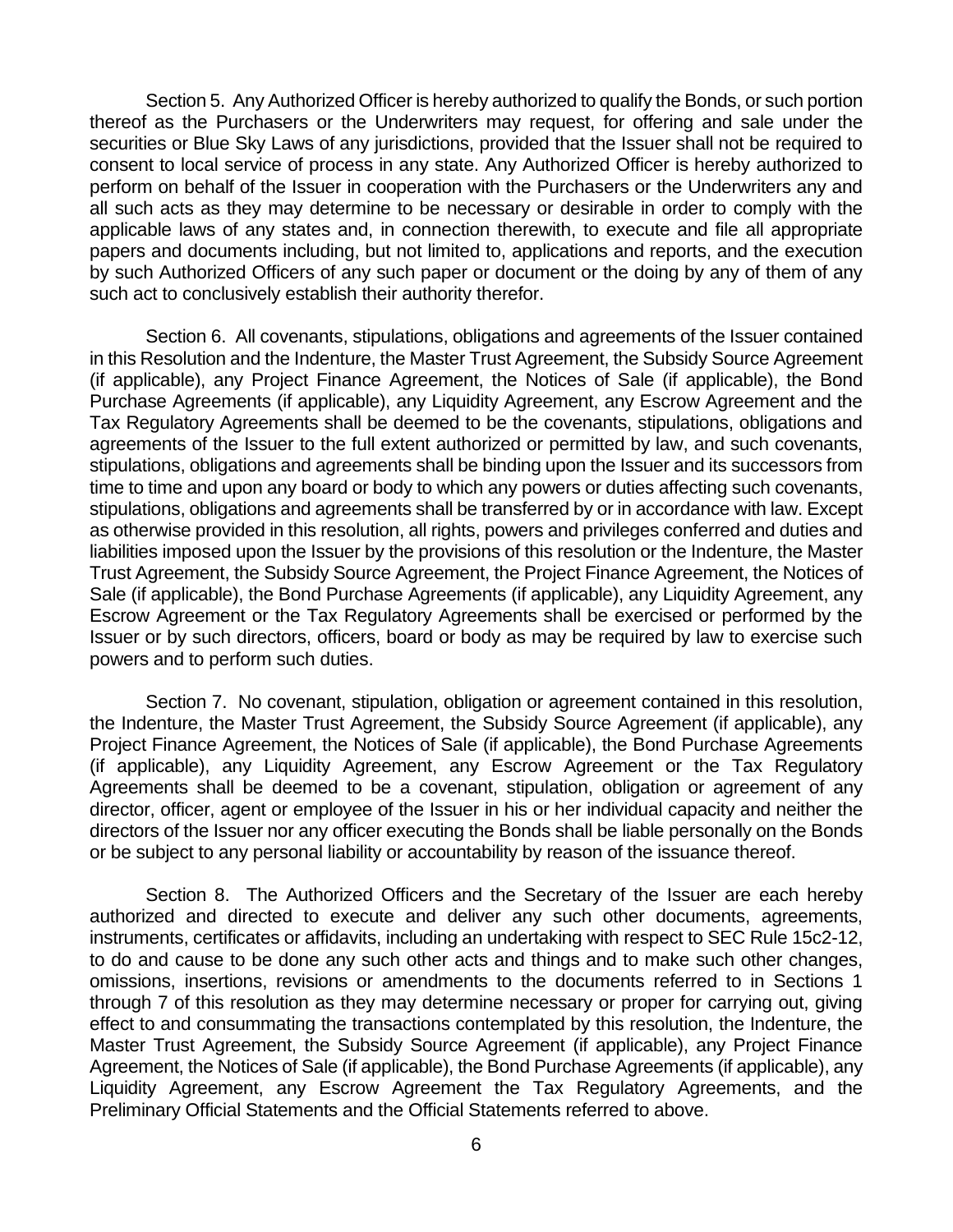Section 9. This Resolution shall take effect immediately. The authority granted hereunder to issue the Bonds for the purpose of refunding any series of Prior Bonds shall expire upon the defeasance of all of such series of Prior Bonds described herein. The authority to provide the Direct Financing shall not expire in accordance with this section. The authorization contained herein to issue Bonds is in addition to any previous authorization of bonds pursuant to any prior resolution, which shall remain in full force and effect. Any Bonds issued pursuant to this Resolution may be issued in conjunction with any previously authorized, but not yet issued, bonds or be issued separately as may be provided in the Indenture.